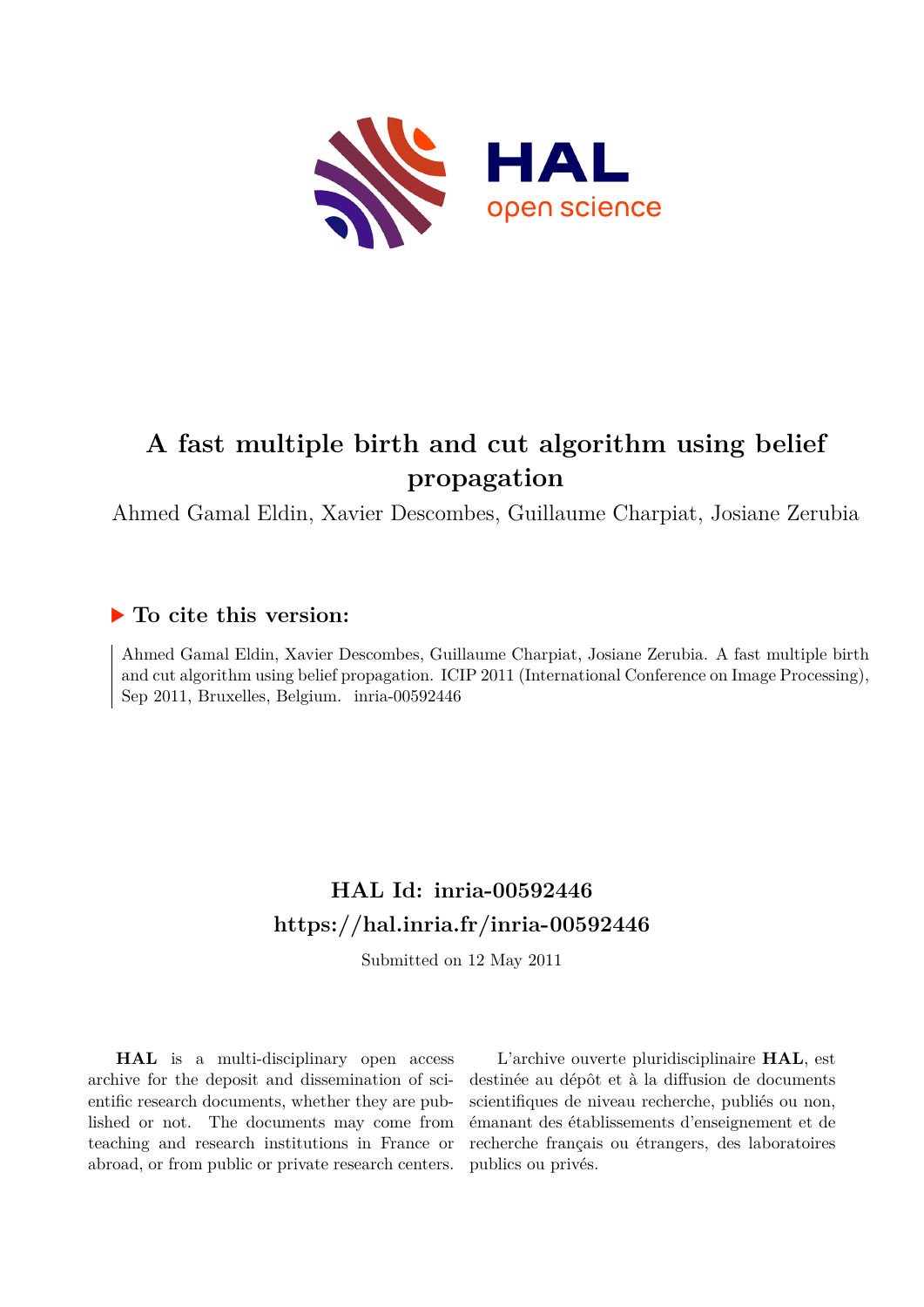### A FAST MULTIPLE BIRTH AND CUT ALGORITHM USING BELIEF PROPAGATION

*Ahmed Gamal-Eldin, Xavier Descombes, Guillaume Charpiat and Josiane Zerubia.*

INRIA Sophia-Antipolis Méditerannée 2004 route des Lucioles, BP 93 06902 Sophia-Antipolis, Cedex, France {ahmed.gamal eldin, xavier.descombes, guillaume.charpiat, josiane.zerubia}@inria.fr

#### ABSTRACT

In this paper, we present a faster version of the newly proposed Multiple Birth and Cut (MBC) algorithm. MBC is an optimization method applied to the energy minimization of an object based model, defined by a marked point process. We show that, by proposing good candidates in the birth step of this algorithm, the speed of convergence is increased. The algorithm starts by generating a dense configuration in a special organization, the best candidates are selected using the belief propagation algorithm. Next, this candidate configuration is combined with the current configuration using binary graph cuts as presented in the original version of the MBC algorithm. We tested the performance of our algorithm on the particular problem of counting flamingos in a colony, and show that it is much faster with the modified birth step.

*Index Terms*— point process, multiple birth and cut, belief propagation, graph cut, multiple object detection

#### 1. INTRODUCTION

Multiple objects detection from a still image is a very challenging problem, finding applications in different domains such as counting crowd, evaluation of tree populations, roads extraction, in urban planning and military intelligence. A recent object based method embedded in a Marked Point Process (MPP) framework has proved to be efficient for solving many such challenging problems, especially on high resolution images. The MPP modeling is based on a configuration space of the objects of interest, on which a Gibbs energy function is defined [1]. The solution is then obtained by minimizing this energy.

Initially, Markov random field samplers, either stochastic or deterministic, were based only on *standard moves* within the framework of Metropolis Hasting, where only one pixel changes at a time. During the last decade, *multiple moves* methods emerged and most of them are based on graph cut techniques [2]. MPP samplers have also evolved from *simple perturbations* (standard moves) with methods like Reversible Jump Markov Chain Monte Carlo method [3] to *multiple perturbations* using the Multiple Birth and Death (MBD) algorithm [4]. Very recently, an optimization method based on graph cuts, named Multiple Birth and Cut was introduced in [5]. The authors proposed an iterative algorithm to explore the configuration space, where they used a special graph to choose between current objects and newly proposed ones using binary graph cuts. Although the MBC method presented in [5] is slower than the MBD algorithm, it has very promising advantages such as getting rid of the simulated annealing framework and related parameters.

Our main contribution herein is a modification related to the birth step in the MBC algorithm, which consists of proposing *relevant* objects leading to a faster convergence.

#### 2. MARKED POINT PROCESS

#### 2.1. Point Process

Definition. A point process is a random variable whose realizations are random configurations of points. Let us consider a point process X taking values in  $K = [0, I_{max}] \times [0, J_{max}]$ , a closed, connected subset of  $\mathbb{R}^2$ . X is a measurable mapping from a probability space  $(\Omega, \mathcal{A}, \mathcal{P})$  to the set of configurations of points of  $K$ . This mapping defines a point process.

Marked Point Process. Point processes were introduced in image processing because they allow to easily model scenes made of objects. Objects can have simple or complex shapes. In this paper for instance, each flamingo (object) is modeled by an ellipse. Let  $M$  be the mark space,  $M = [a_{min}, a_{max}] \times [b_{min}, b_{max}] \times [0, \pi]$ , where a and b are the major and the minor axis respectively, for which we define<sup>1</sup> a minimum and a maximum value. The geometrical parameters of the shape represent the mark  $m_i$ associated to each point  $x_i$ . Therefore, an object is defined as  $\omega_i = (x_i, m_i) \in K \times M$ , where  $x_i$  represents the object location and  $m_i$  its mark.

We consider a marked point process with points in  $K$  and

<sup>&</sup>lt;sup>1</sup>Knowing the average object dimensions, its parameters min and max values are defined based on the image resolution. The maximum dimension of a flamingo in reality (from a top view) is 80cm.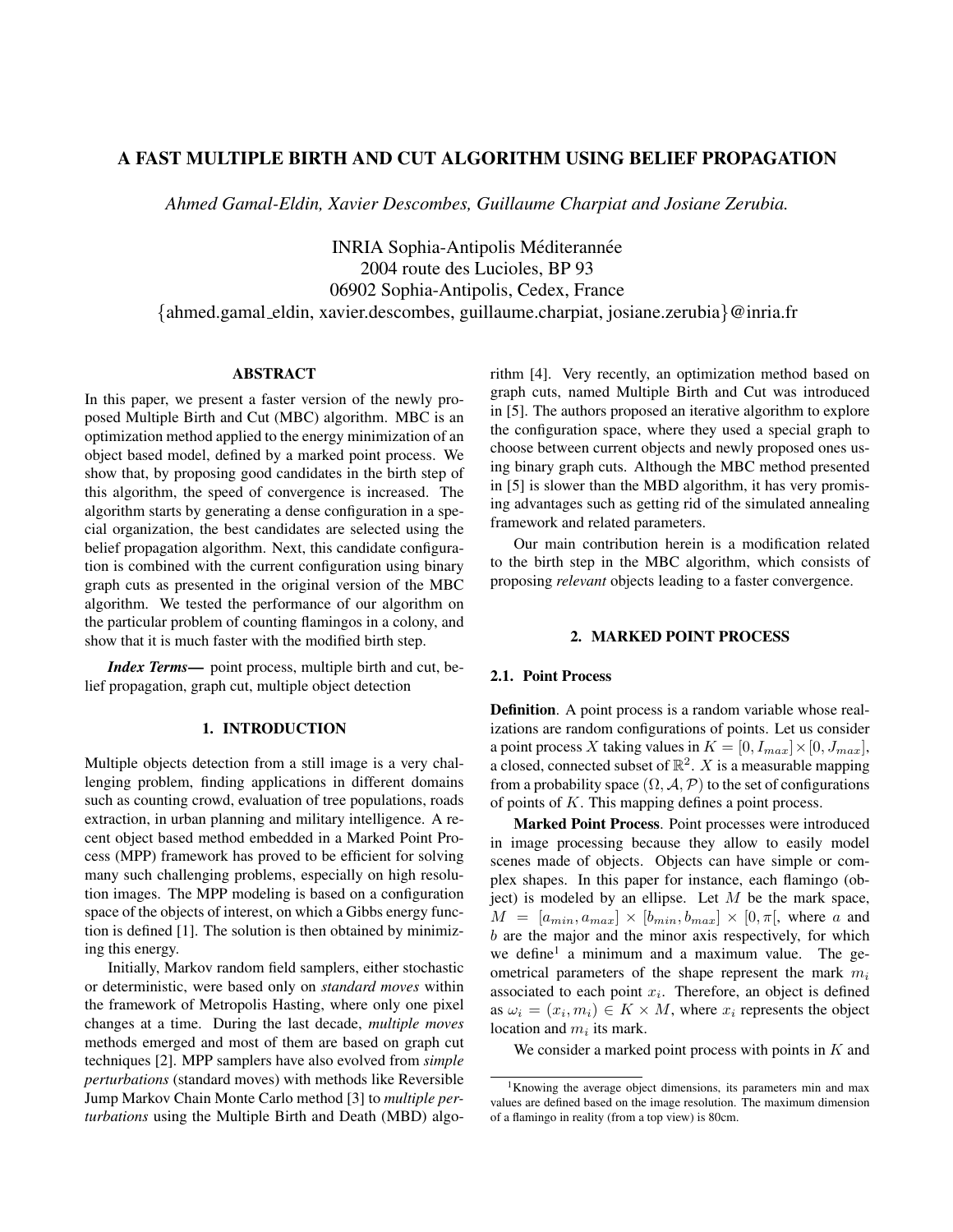with marks in  $M$ , the configuration space is then defined as:

$$
\Omega = \bigcup_{n=0}^{\infty} \Omega_n, \ \Omega_n = \{\{\omega_1, \ldots, \omega_n\} \subset K \times M\}, \qquad (1)
$$

where  $\Omega_n$  is the subset of configurations containing exactly n objects, and  $\omega = {\{\omega_i, i = 1, \dots, n\}}$ . We define a reference measure as the product of the Poisson measure  $\nu(\omega)$  and the Lebesgue measures on the mark space:

$$
d\pi_r(\omega) = d\nu(x) \prod_{i=1}^n (d\mu(m_i)),
$$

The MPP is then defined by a density with respect to this measure:

$$
d\pi(\omega) = f(\omega)d\pi_r(\omega). \tag{2}
$$

Markov Point Process. We consider a Gibbs/Markov process defined by local interactions between objects. The density of the process is given by:

$$
f(\omega) = \frac{1}{Z} exp[-U(\omega)] = \frac{1}{Z} exp[-(U_d(\omega) + \gamma_p U_p(\omega))], \quad (3)
$$

where  $U_p$  is the prior energy which takes into account the interactions between geometric objects,  $U_d$  is the data energy to fit the configuration to the image,  $Z$  is the partition function and  $\gamma_p$  is the weight of the prior term. The searched solution corresponds to the minimum of the energy  $U(\omega)$ .

#### 2.2. Prior

We define a non-overlapping interaction to avoid multiple detection of the same object. Let  $\mathcal{A}(\omega_i, \omega_j) \in [0, 1]$  represents the overlapping coefficient between two objects, defined as the normalized area of intersection, as proposed in [6]:

$$
\mathcal{A}(\omega_i, \omega_j) = \frac{A(\omega_i \cap \omega_j)}{\min(A(\omega_i), A(\omega_j))},
$$
\n(4)

where  $A(\omega_i)$  is the area of object  $\omega_i$ . We forbid any configuration with overlapping coefficient greater than 10%. The total prior energy of the configuration is then given by [5]:

$$
U_p(\omega) = \sum_{(\omega_i \sim \omega_j) \in \omega} u_p(\omega_i, \omega_j),
$$

where  $u_p(\omega_i, \omega_j) = \infty$  if  $\mathcal{A}(\omega_i, \omega_j) > 0.1$  and 0 otherwise.

#### 2.3. Data term

Each flamingo can be modeled as a bright ellipse surrounded by a darker background. We want to evaluate the contrast between the ellipse interior and the background, to evaluate the fitness of a proposed object. For an object  $\omega_i = (x_i, m_i)$ , with marks  $m_i = (a, b, \theta)$ , we define  $\mathcal{F}(\omega_i)$  as the subset of K, between the border of  $\omega_i$  and a concentric ellipse  $\omega'_i$ , with

marks  $m'_i = (a + \rho, b + \rho, \theta)$ , which represents the background. To evaluate the contrast, assuming Gaussian distributions, we computing statistics on the image inside respectively the ellipse  $\omega_i$  and  $F(\omega_i)$ ). We estimate the means and standard deviations of the object  $(\mu_1, \sigma_1)$  and the corresponding background  $(\mu_2, \sigma_2)$ , we then compute the corresponding Bhattacharya distance  $d_B$ . The total data term energy is given by:

$$
U_d(\omega) = \sum_{\omega_i \in \omega} u_d(\omega_i), \tag{5}
$$

where  $u_d(\omega_i) = Q_d(d_B(\omega_i), \mathcal{F}(\omega_i))$ , where  $Q_d(d_B) \in [0, 1]$ is a quality function which gives positive values to small distances and negative values when  $d_B(\omega_i)$  is greater than a given threshold [6].

#### 3. MULTIPLE BIRTH AND CUT

To minimize the energy  $U(\omega)$ , an algorithm based on a graph cut (MBC) has been recently proposed [5]. It consists of iterating a *birth* step, where new objects are added to the current configuration and a *cut* step, keeping the best subset of objects among the current and new together. The speed limitation of this algorithm [5] mainly comes from the quality of the proposed configuration at each iteration. Since the proposed configuration respects the non-overlapping constraint from the beginning, it can not benefit from the *birth map*<sup>2</sup> and consequently requires a large number of iterations.

In this paper, we propose to insert a *selection phase* in the birth step, which allows generating and inserting many more objects in the birth step, thus reducing the number of iterations. The algorithm is summarized in algorithm 1.

| <b>Algorithm 1</b> Multiple Birth and Cut                                 |
|---------------------------------------------------------------------------|
| 1: $n \leftarrow 0$ , $R \leftarrow const$                                |
| 2: generate $\omega'$ , $\omega_{[0]} \leftarrow \omega'$                 |
| $3:$ repeat                                                               |
| 4: Birth: generate $\Gamma$                                               |
| 5: $\omega' \leftarrow$ Select_from( $\Gamma$ )                           |
| 6: Cut: $\omega_{[n+1]} \leftarrow \text{Cut}(\omega_{[n]} \cup \omega')$ |
| 7: $n \leftarrow n+1$                                                     |
| 8: <b>until</b> converged                                                 |
|                                                                           |

#### 3.1. Selection Phase

In the birth step, the algorithm generates a dense configuration Γ. This configuration has a special organization, where  $\Gamma = \{X_0, X_1, \ldots, X_n\}$  and  $X_i = \{\omega_i^0, \omega_i^1, \ldots, \omega_i^l\}$ . Each  $X_i$  encodes l candidates from which only one should be kept, see figure 1(b). The aim of this organization is, instead of proposing a single object  $\omega_i$  to detect the real object  $o_j$ , we

<sup>&</sup>lt;sup>2</sup>To speed up the process, we consider a inhomogeneous birth rate to favor birth of several objects in the neighborhood of well chosen positions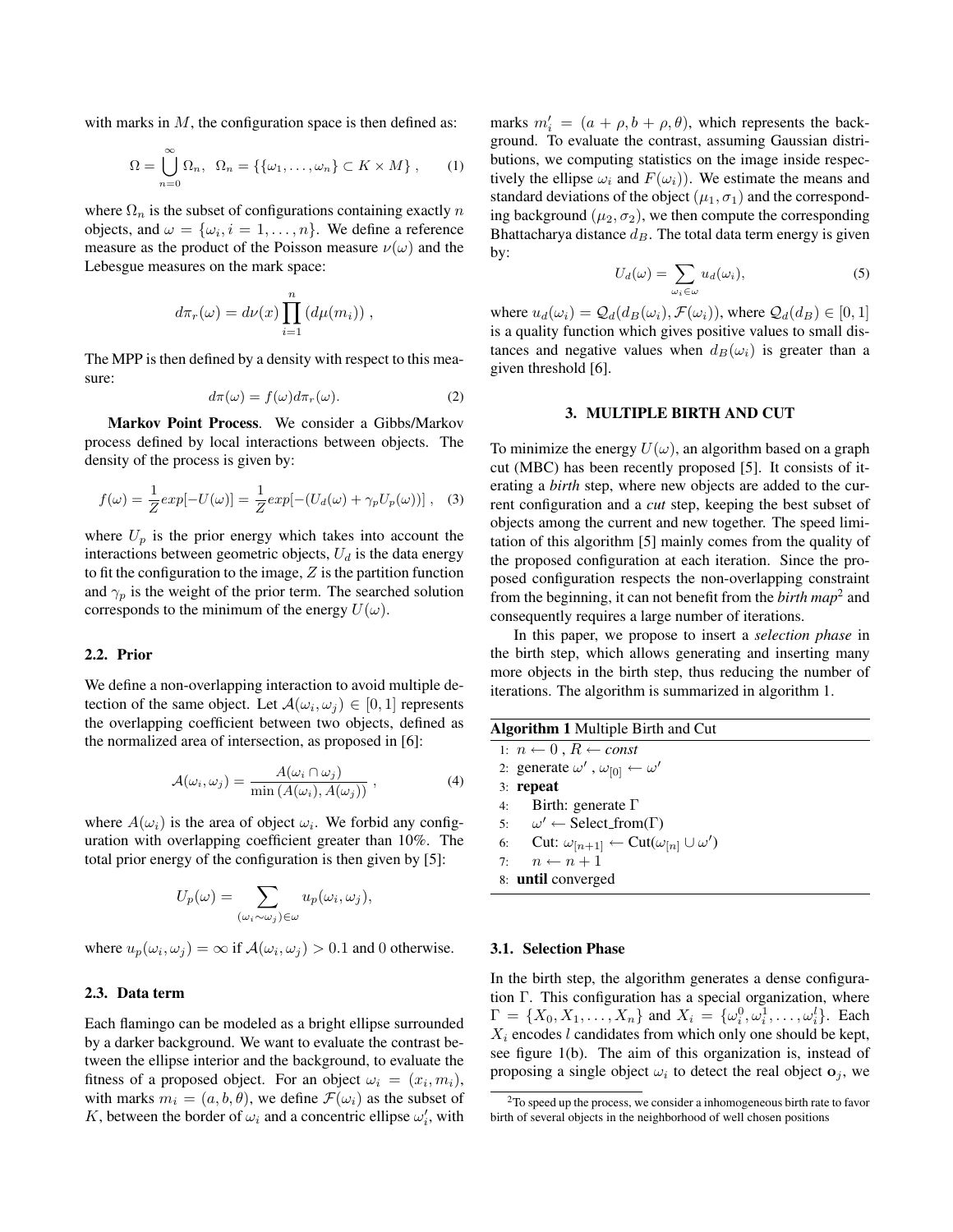propose many objects at a similar location represented by  $X_i$ at each iteration and then select the most relevant object in  $X_i$  during the selection phase. The generation of  $\Gamma$  elements take advantage of the *birth map* to speed up the process, while staying uniform over the mark space M.

Now raises the question of how to select the best candidate inside each  $X_i$ . If all the  $X_i$  were independent, then the selection of every  $\omega_j^i \in X_i$  could simply be calculated based on the data term  $u_d(\omega_j^i)$ . However, if we consider a dense configuration of objects during the birth step, the independence hypothesis is broken.

In this paper we propose an optimal selection of  $\omega'$  from an almost very dense configuration Γ. The idea is to generate Γ such that the interaction graph between variables  $\omega_i$ remains a tree (with no loop). The global optimum  $\omega'$  can be inferred rapidly on this tree using belief propagation [7].

Belief propagation is a particular case of dynamic programming, more precisely it is a variation of Dynamic Time Warping suitable to trees instead of chains, often formulated with message passing. The core of the algorithm relies on the tree structure of the interactions between variables, i.e. if  $\omega_1$ is a leaf and thus interacts with only one variable,  $\omega_2$ :

$$
\inf_{\omega_1,\omega_2,\dots,\omega_n} \left[ \sum_i u_d(\omega_i) + \sum_{i \sim j} u_p(\omega_i, \omega_j) \right] =
$$

$$
= \inf_{\omega_2,\omega_3,\dots,\omega_n} \left[ \sum_{i>1} v_d(\omega_i) + \sum_{i \sim j>1} u_p(\omega_i, \omega_j) \right]
$$

where  $v_d = u_d$  except for  $v_d(\omega_2) = u_d(\omega_2) + \inf_{\omega_1} \{u_d(\omega_1) +$  $u_p(\omega_1, \omega_2)$ . This optimization over  $\omega_1$  given  $\omega_2$  is easy to perform and rewrites the problem into a similar one but with one fewer variable. Repeating this trick  $n$  times solves the problem, with linear complexity in the number of variables. Once a configuration  $\Gamma$  is generated, we apply the belief propagation algorithm to select the best candidate inside each  $X_i$ , which gives the global optimum  $\omega'$  from this configuration  $\Gamma$ . While generating  $\Gamma$ , the algorithm keeps track of the created neighborhood to verify that it always represents a tree.

The generation and selection phase progress are presented in figure 1. In figure  $1(a)$ , we present the current configuration  $\omega_{[n]} = \{a, b, c\}$ . In figure 1(b), the algorithm generates a dense configuration  $\Gamma = \{X_1, X_2, X_3, X_4\}$ , and from each  $X_i$  candidates, only one is kept as in figure 1(c),  $\omega' =$  $\{d, e, f, g\}$ . In figure 1(d), we present  $\omega = \omega_{[n]} \cup \omega'$  on which the graph is constructed for the Cut step.

#### 3.2. Cut Step

Given the output of the previous iteration  $\omega_{[n]}$  and the newly proposed  $\omega'$ , we want to find the optimal configuration from  $\omega_{[n]} \cup \omega'$  that minimizes the total energy. We briefly explain this cut step based on graph cuts, for details please refer to [5].

In contrast to most graph cut problems where the graph nodes represent pixels, the nodes of our graph represent ob-



**Fig. 1**: (a) Current configuration  $\omega_{[n]}$  in green. (b) Proposed dense configuration Γ. (c) Selected  $\omega_{[n]}$  from the candidates of Γ. (d) The configuration  $\omega = \omega_{[n]} \cup \omega'$  on which the graph is constructed for the Cut step.

jects. Each node is connected to the terminals  $S$  and  $T$ , and the connecting edges are referred to as *t-links*. Interacting nodes, are connected with edges which are referred to as *nlinks*. To the *t-links* and the *n-links* weights are assigned the data term and the prior term respectively.

A binary graph cut is applied to this graph, which assigns a label '0' or '1' to each node (object). The key for using this labeling to keep the good objects and remove the nonfitting ones is that the labeling is differently interpreted for the current configuration  $\omega_{[n]}$  and the newly proposed one  $\omega'$ . Label '1' for  $\omega_i \in \omega_{[n]}$  means 'keep' this object, label '0' means 'kill' (remove) it while label '1' for  $\omega_i \in \omega'$  means 'kill' this object and label '0' means to 'keep' this object.

For the *t-links*, for  $\omega_i \in \omega_{[n]}$  the weight to the source is the data term  $u_d(\omega_i)$  and  $1 - u_d(\omega_i)$  to the sink, while it is the opposite for  $\omega_i \in \omega'$ , with  $1 - u_d(\omega_i)$  to the source and  $u_d(\omega_i)$  to the sink. For the *n-links*, all costs are zeros except for the labeling  $(0, 1)$  which corresponds to the case of two overlapping objects, in which case the cost is *infinity*.

#### 4. RESULTS

In this section we present some results of flamingo detection from aerial images comparing our new algorithm to the standard MBC algorithm [5]. First we present the detection result on a sample from a colony image. In figure 2(a) we present the sample, and in 2.(b) the detection result, showing the quality of the detection. Secondly, we present the energy evolution during the optimization of both the basic MBC and the newly proposed version, and we also present object detection rates. We compared both algorithms on three samples of around 260, 1900, and 3250 flamingos. Figure  $3(a,c,e)$